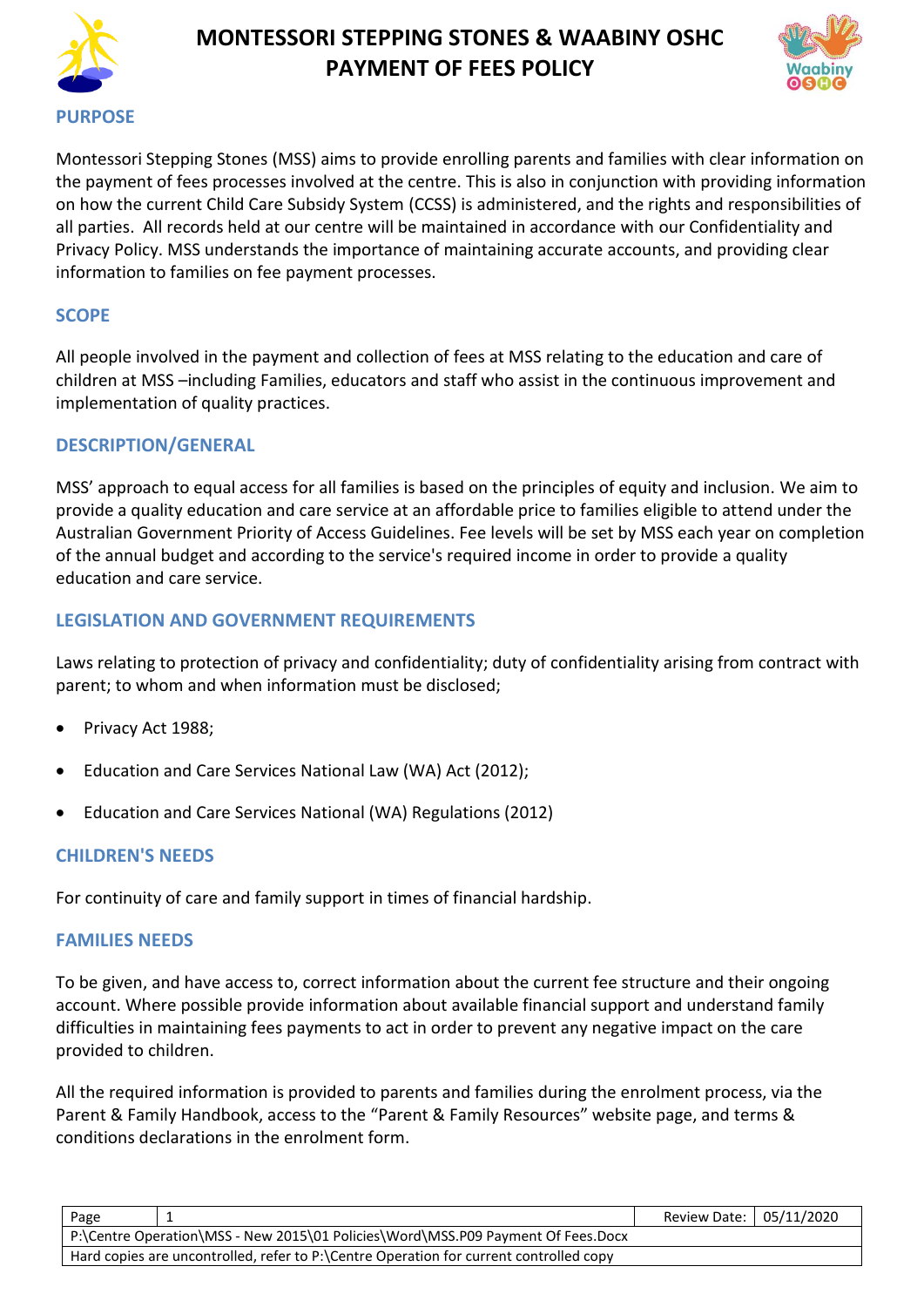



### **EDUCATOR/STAFF NEEDS**

Clearly explained fees payment process to assist families to maintain fees payments. Maintain confidentiality about fees payment issues as not to impact negatively on the relationships between educators, children and families.

#### **MANAGEMENT NEEDS**

Sufficient fees income to ensure maintenance of a quality service by ensuring fee payments to be up to date with accurate fees collection records being maintained.

#### **FEES AND PAYMENT ACCOUNTS**

MSS will determine the required fee level to meet budget prediction for the next year. The fee schedule and fees payment policy will be fully explained to families during the enrolment process. Families will be given a minimum of 30 days' notice of any fee increase.

The same fee will be charged to all families for equivalent care arrangements.

We use a direct debit system – Ezidebit - to process payment of fees. This is integrated with Xplor, and you are able to manage your direct debit details through your Xplor account. You can also elect to have your fees processed on either a weekly or fortnightly payment cycle, and fees are processed at 12:00 pm on the Friday of your chosen billing cycle.

You are able to view your account at any time through your Xplor login, which will show a fully itemised view of all of the transactions on your account, including estimated and received subsidies. This will also show your outstanding account balance, right up to the end of the current week. The outstanding amount showing on the week of your chosen billing cycle is the amount that will be processed via direct debit on Friday at 12:00 pm. If you need to query your statement balance, or think there is an error, please contact the service management by 9:00 am on Friday morning at the latest.

Non-payment of fees constitutes grounds for termination of an enrolment. If debt collectors are engaged to recover any outstanding fees, you will be liable for all additional costs incurred through this process.

Details of an individual's account and all completed forms kept by the service will be confidential and stored appropriately. Individual families may access their own account records at any time, via their Xplor parent login. Parents also have access to view, download and print their statement of entitlements via their Xplor login, which show all of the details of attendance, session times and subsidies paid by the CCSS.

Parents/Guardians should contact the service to advise of their child's inability to attend as soon as this is known. Fees will still be required on days the child would normally attend.

| Page                                                                                   |  | Review Date: 05/11/2020 |  |  |
|----------------------------------------------------------------------------------------|--|-------------------------|--|--|
| P:\Centre Operation\MSS - New 2015\01 Policies\Word\MSS.P09 Payment Of Fees.Docx       |  |                         |  |  |
| Hard copies are uncontrolled, refer to P:\Centre Operation for current controlled copy |  |                         |  |  |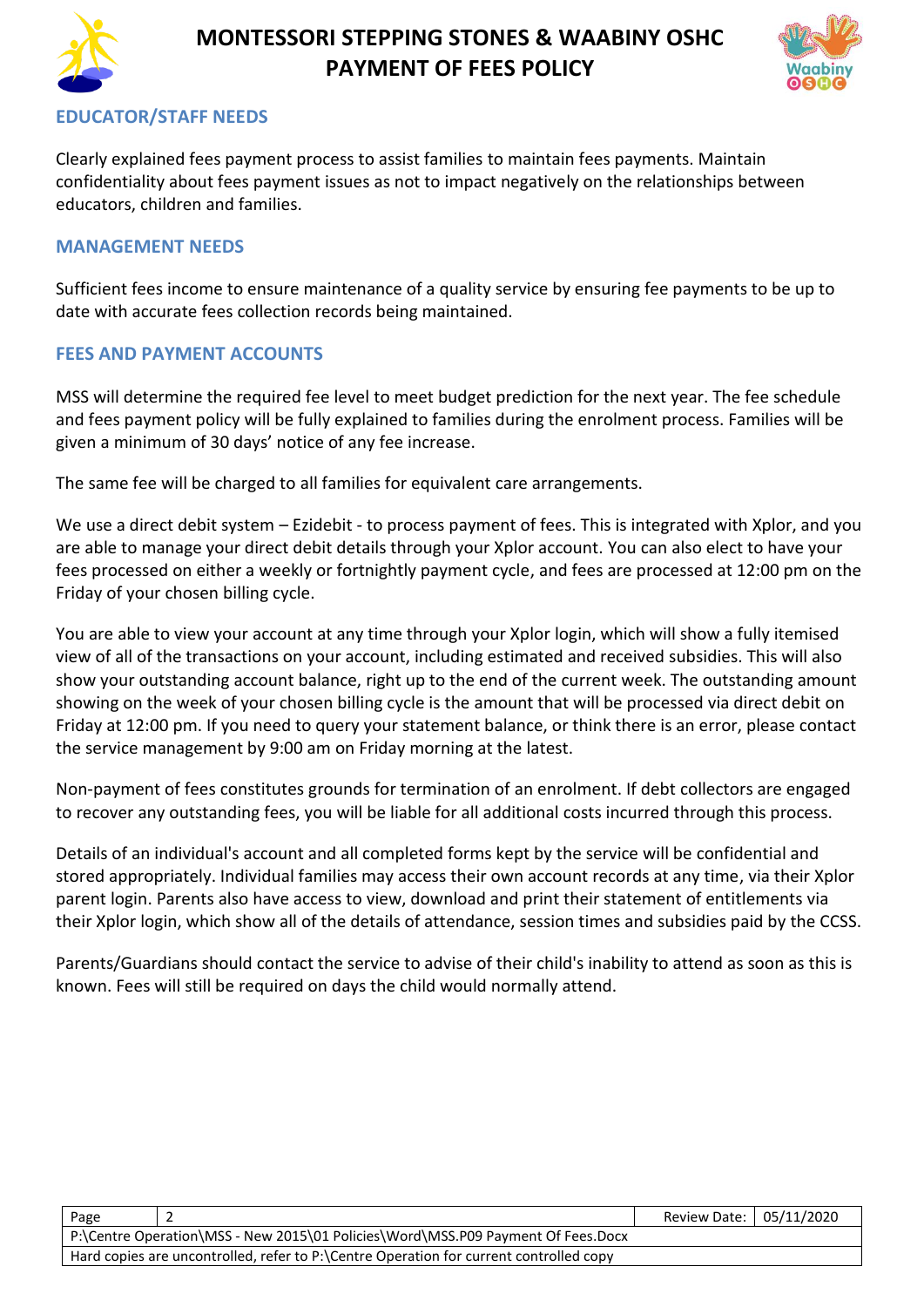



## **CHILD CARE SUBSIDY SYSTEM**

In July 2018, the Australian Government introduced a new subsidy system for families & providers, called the Child Care Subsidy System (CCSS). This is a government funded subsidy system which is managed by Centrelink as part of the Human Services department of the government, and paid directly to the service providers on behalf of the family. Under this system, each parent or family accessing childcare in Australia is able to complete an assessment which will determine their eligibility and rate of subsidies based on their income and level of activity.

It is your responsibility to ensure that you know how the CCSS operates, and also your rights & responsibilities regarding claiming the subsidies. Detailed information can be found on the Department of Education & Training website.

## **HOW THE CHILD CARE SUBSIDY WORKS**

Once you have completed your family assessment for the CCS, and your child's enrolment has been submitted and confirmed, your entitlement information will be downloaded to Xplor. These figures are used by the CCS to calculate how much subsidy they will pay for your child's care, and also by Xplor to estimate how much subsidy will be received from the CCS before they have actually paid the subsidies to us.

The subsidies paid by the CCS are passed on to families by way of fee reduction on your account. For example:

- Your child is booked for 3 days per week, and your total fees are \$327
- The CCS pays \$127 in subsidies for that week, so we would only debit you \$200 for the week.

Subsidy is paid based on attendance records uploaded to the CCS, which is done every Friday night. These records are generated from the session times based on your bookings. The CCS will process the attendance records over the weekend, and make a determination on the amount of subsidy to be paid for each child. We receive the subsidies on the following Tuesday, and this is when they are applied to your account.

During the current week, your subsidies will appear as daily estimates on your account. These estimates are based on the most current entitlement figures that are downloaded to Xplor every week. Once we actually receive the subsidies the following week, the daily estimates will be replaced with a single subsidy payment transaction for that week.

There are occasions where the actual subsidies paid are different to the estimated subsidies. This can be due to a range of different reasons like subsidy cap reached, entitlement figures changing last minute etc… Where this occurs, there may be a shortfall, or credit, on your account due to under/over payment on your account. For example:

- Your child is booked for 3 days per week, and your total fees are \$327
- We estimate your subsidies for the week, based on your entitlement information, to be \$127, and only debit you \$200 for the week.

| Page                                                                                   |  | Review Date: 05/11/2020 |  |  |
|----------------------------------------------------------------------------------------|--|-------------------------|--|--|
| P:\Centre Operation\MSS - New 2015\01 Policies\Word\MSS.P09 Payment Of Fees.Docx       |  |                         |  |  |
| Hard copies are uncontrolled, refer to P:\Centre Operation for current controlled copy |  |                         |  |  |